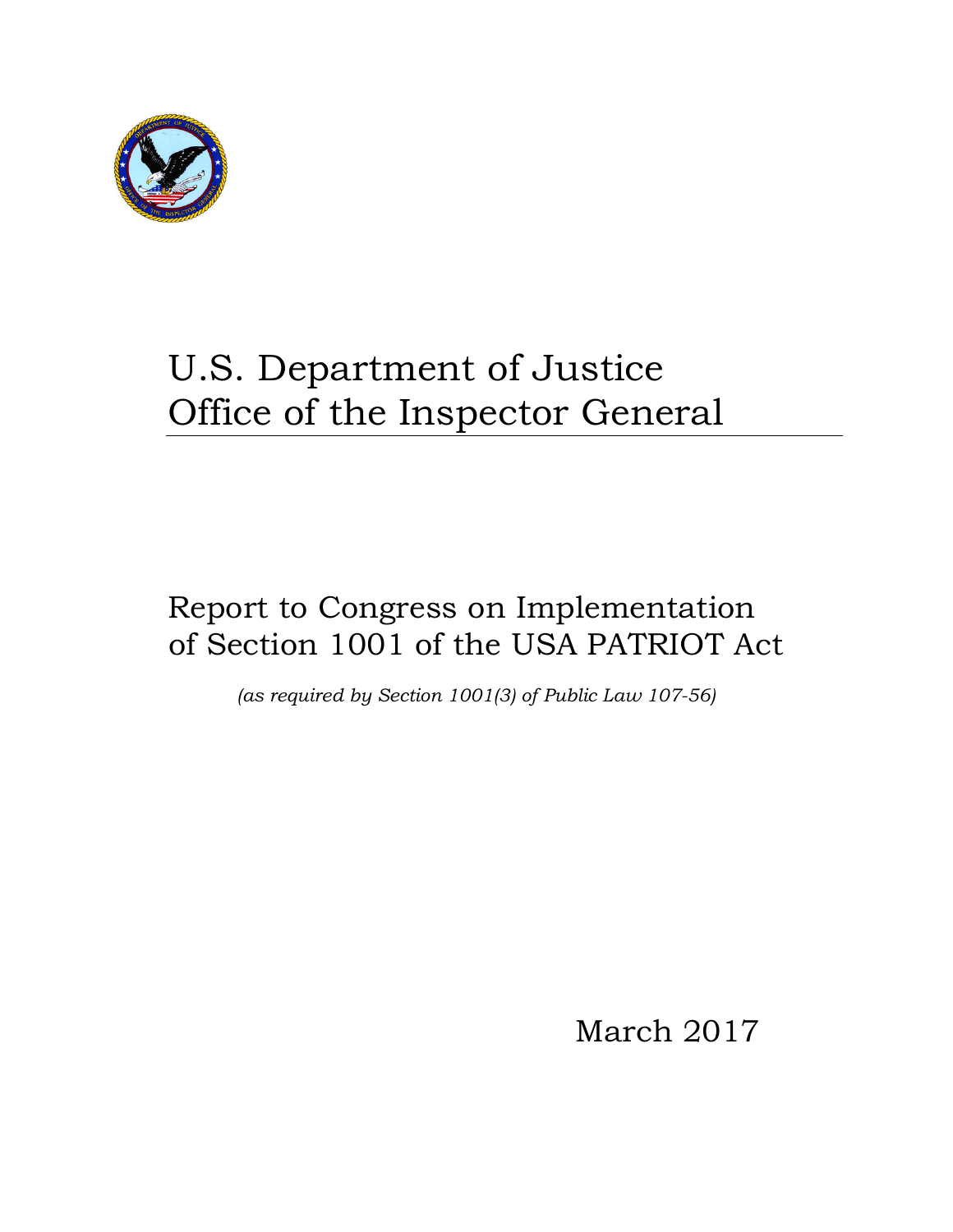Section 1001 of the USA PATRIOT Act (Patriot Act), Public Law 107-56, directs the Office of the Inspector General (OIG) of the U.S. Department of Justice (DOJ or Department) to undertake a series of actions related to claims of civil rights or civil liberties violations allegedly committed by DOJ employees. It also requires the OIG to provide semiannual reports to Congress on the implementation of the OIG's responsibilities under Section 1001. This report summarizes the OIG's Section 1001-related activities from July 1, 2016, through December 31, 2016.

#### **I. INTRODUCTION**

The OIG is an independent entity within the DOJ that reports to both the Attorney General and Congress. The OIG's mission is to investigate allegations of waste, fraud, and abuse in DOJ programs and personnel, and to promote economy and efficiency in DOJ operations.

The OIG has jurisdiction to review programs and personnel in all DOJ components, including the Federal Bureau of Investigation (FBI), the Drug Enforcement Administration (DEA), the Federal Bureau of Prisons (BOP), the Bureau of Alcohol, Tobacco, Firearms and Explosives (ATF), the U.S. Marshals Service (USMS), and the U.S. Attorneys' Offices.<sup>1</sup>

The OIG consists of the Immediate Office of the Inspector General and the following divisions and offices:

- **Audit Division** conducts independent audits of Department programs, computer systems, financial statements, and DOJ-awarded grants and contracts.
- **Evaluation and Inspections Division** conducts program and management reviews that involve on-site inspection, statistical analysis, and other techniques to review Department programs and activities.
- **Investigations Division** investigates allegations of bribery, fraud, abuse, civil rights violations, and violations of other criminal laws and administrative procedures that govern Department employees, contractors, and grantees.

 $\overline{a}$  $1$  The OIG has authority to investigate allegations of criminal wrongdoing or involving Department attorneys, investigators, or law enforcement personnel, where the provide legal advice." 5 U.S.C. App. 3 § 8E(b)(2)-(3). administrative misconduct by any Department employee, except for "allegations of misconduct allegations relate to the exercise of the authority of an attorney to investigate, litigate, or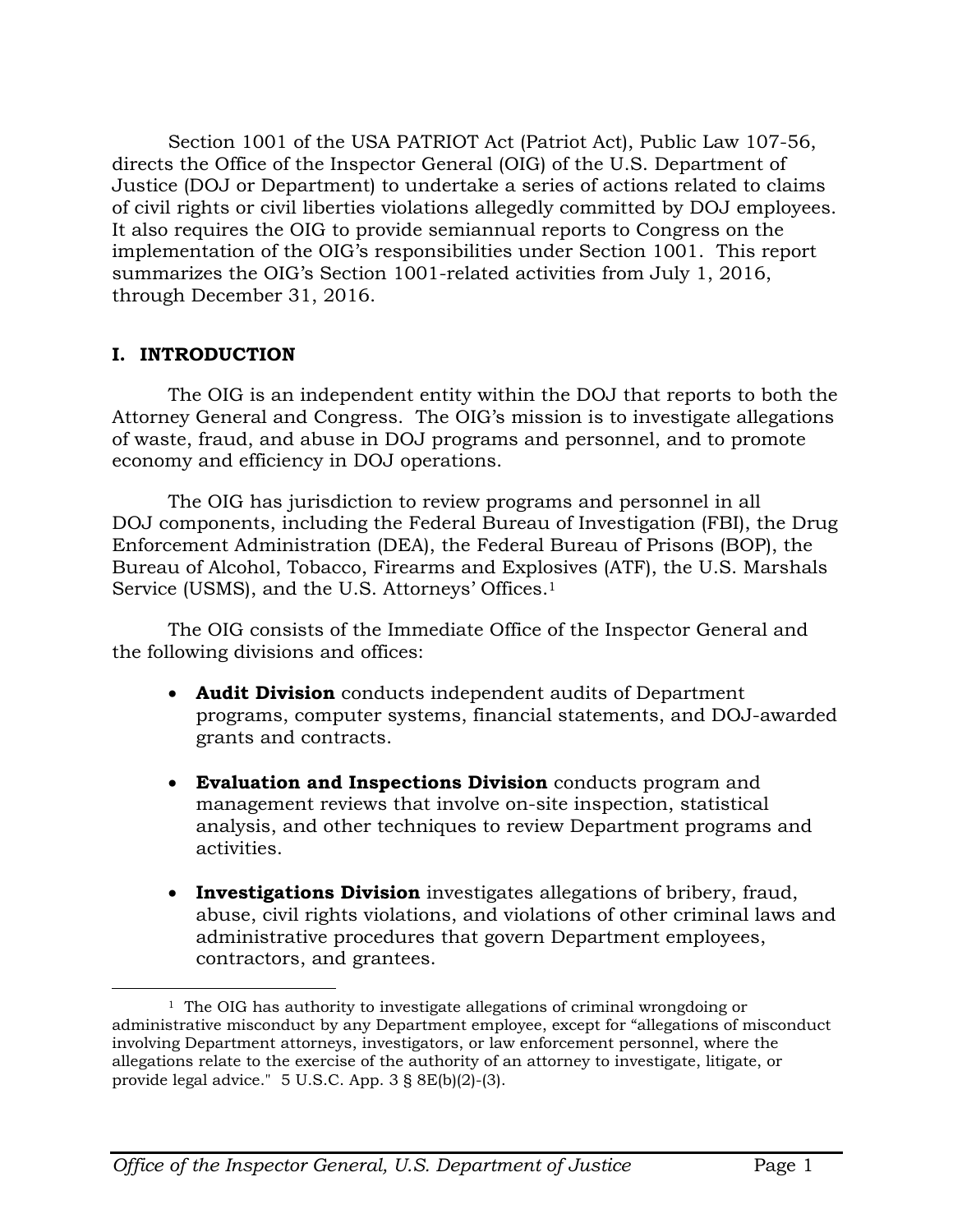- **Oversight and Review Division** blends the skills of attorneys, investigators, and program analysts to investigate or review high profile or sensitive matters involving Department programs or employees.
- **Management and Planning Division** provides planning, budget, finance, personnel, training, procurement, automated data processing, computer network communications, and general support services for the OIG.
- **Office of General Counsel** provides legal advice to OIG management and staff. In addition, the office drafts memoranda on issues of law; prepares administrative subpoenas; represents the OIG in personnel, contractual, and legal matters; and responds to Freedom of Information Act requests.

The OIG has a staff of more than 460 employees, about half of whom are based in Washington, D.C., while the rest work from 16 Investigations Division field and area offices and 6 Audit Division regional offices located throughout the country.

# **II. SECTION 1001 OF THE PATRIOT ACT**

Section 1001 of the Patriot Act provides the following:

 designate one official who shall ― The Inspector General of the Department of Justice shall

- (1) review information and receive complaints alleging abuses of civil rights and civil liberties by employees and officials of the Department of Justice;
- (2) make public through the Internet, radio, television, and newspaper advertisements information on the responsibilities and functions of, and how to contact, the official; and
- (3) submit to the Committee on the Judiciary of the House of Representatives and the Committee on the Judiciary of the Senate on a semi-annual basis a report on the implementation of this subsection and detailing any abuses described in paragraph (1), including a description of the use of funds appropriations used to carry out this subsection.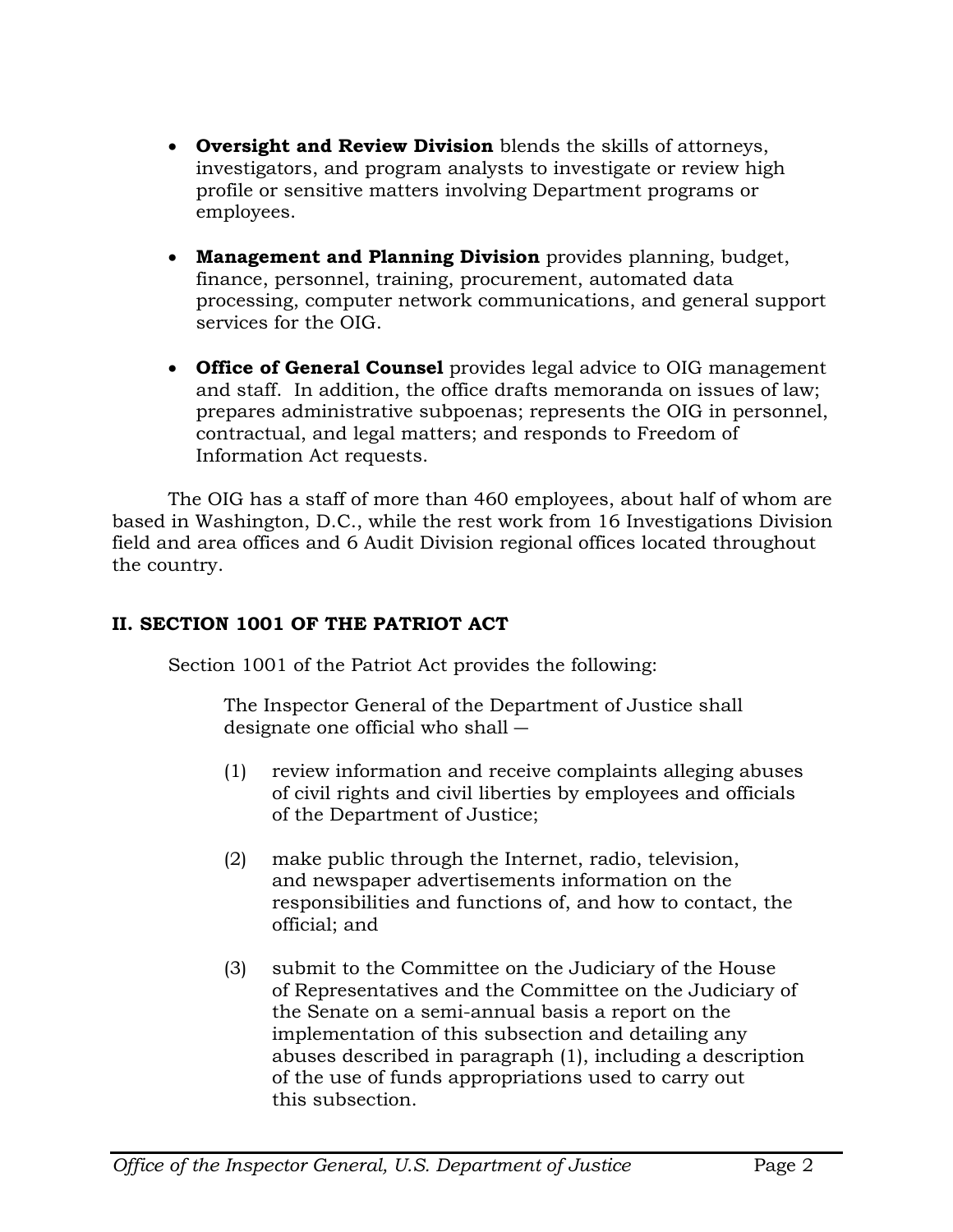#### **III. CIVIL RIGHTS AND CIVIL LIBERTIES COMPLAINTS**

Section 1001 requires the OIG to "review information and receive complaints alleging abuses of civil rights and civil liberties by employees and officials of the Department of Justice."

The OIG's Investigations Division manages the OIG's Section 1001 investigative responsibilities. The two units with primary responsibility for coordinating these activities are Operations Branch I and Operations Branch II, each of which is directed by a Special Agent in Charge and two Assistant Special Agents in Charge (ASAC).<sup>2</sup> In addition, these units are supported by Investigative Specialists and other staff assigned to the Investigative Support Branch, who divide their time between Section 1001 and other responsibilities.

The Investigations Division receives civil rights and civil liberties complaints via mail, e-mail, telephone, and facsimile. Upon receipt, Division ASACs review the complaints and assign an initial disposition to each matter, and Investigative Specialists enter the complaints alleging a violation within the investigative jurisdiction of the OIG or another federal agency into an OIG database. Serious civil rights and civil liberties allegations relating to actions of DOJ employees or contractors are typically assigned to an OIG Investigations Division field office, where special agents conduct investigations of criminal violations and administrative misconduct.3 Occasionally, complaints are assigned to the OIG's Oversight and Review Division for investigation.

Given the number of complaints the OIG receives compared to its limited resources, the OIG does not investigate all allegations of misconduct against DOJ employees. The OIG refers many complaints involving DOJ employees to internal affairs offices in DOJ components such as the FBI Inspection Division, the DEA Office of Professional Responsibility, and the BOP Office of Internal Affairs. In certain referrals, the OIG requires the components to report the results of their investigations to the OIG. In most cases, the OIG notifies the complainant of the referral.

 $\overline{a}$  $2$  These units also coordinate the OIG's review of allegations of misconduct by involving the BOP, USMS, and the U.S. Attorneys' Offices; the Operations Branch II has Department employees: the Operations Branch I has primary responsibility for matters primary responsibility for matters involving the FBI, DEA, and ATF.

<sup>&</sup>lt;sup>3</sup> The OIG can pursue an allegation either criminally or administratively. Many OIG pursued administratively even if a prosecutor declines to prosecute a matter. investigations begin with allegations of criminal activity but, as is the case for any law enforcement agency, do not result in prosecution. When this occurs, the OIG may continue the investigation and treat the matter as a case for potential administrative discipline. The OIG's ability to handle matters criminally or administratively helps to ensure that a matter can be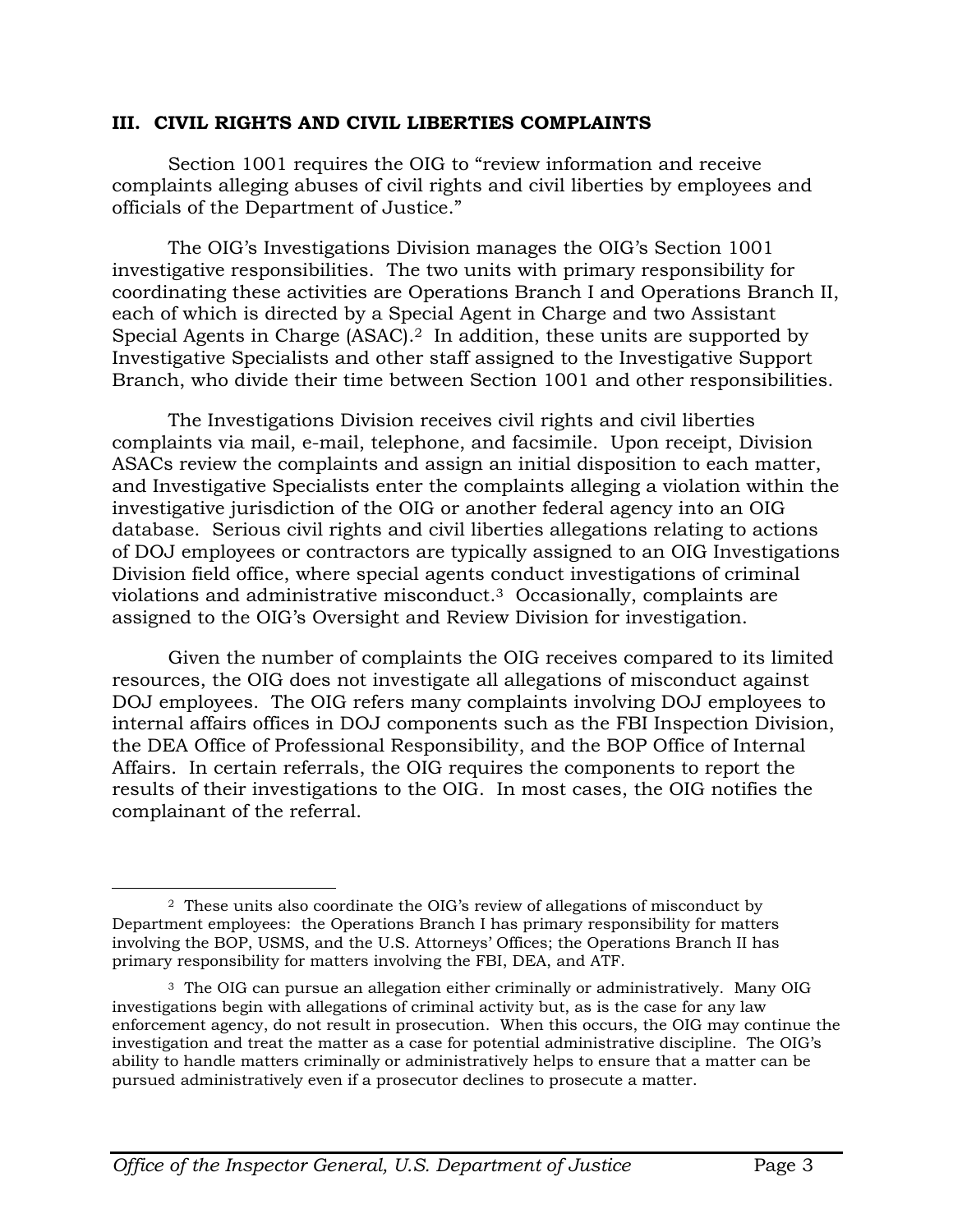Many complaints the OIG receives involve matters outside its jurisdiction, and when those matters identify a specific issue for investigation, the OIG forwards them to the appropriate investigative entity. For example, complaints of mistreatment by airport security staff or by the Border Patrol are sent to the Department of Homeland Security OIG. The DOJ OIG also has forwarded complaints to the Offices of Inspectors General at the Department of Health and Human Services, the Department of Veterans Affairs, and the Department of Education. Allegations related to the authority of a DOJ attorney to litigate, investigate, or provide legal advice are referred to the DOJ Office of Professional Responsibility. Allegations related solely to state and local law enforcement or government officials that raise a federal civil rights concern are forwarded to the DOJ Civil Rights Division.

When an allegation received from any source involves a potential violation of federal civil rights statutes by a DOJ employee, the OIG discusses the complaint with the DOJ Civil Rights Division for possible prosecution. In some cases, the Civil Rights Division accepts the case and requests additional investigation by either the OIG or the FBI. In other cases, the Civil Rights Division declines prosecution and either the OIG or the appropriate DOJ internal affairs office reviews the case for possible administrative misconduct.

#### **A. Complaints Processed During This Reporting Period**

 this report, the OIG processed **507** new civil rights or civil liberties complaints.4 Between July 1, 2016, and December 31, 2016, the period covered by

Of these complaints, **461** did not fall within the OIG's jurisdiction or did not warrant further investigation. The vast majority (432) of these complaints involved allegations against agencies or entities outside the DOJ, including other federal agencies, local governments, or private businesses. When possible, the OIG referred those complaints to the appropriate entity or advised complainants of the entity with jurisdiction over their allegations. Some complaints (29) raised allegations that were not suitable for investigation by the OIG and could not be referred to another agency for investigation, generally because the complaints failed to identify a subject or agency.

The OIG found that the remaining **46** of the 507 complaints it received involved DOJ employees or DOJ components and included allegations that required further review. The OIG determined that **38** of these complaints raised management issues generally unrelated to the OIG's Section 1001 duties

 $\overline{a}$  4 These complaints include all matters in which the complainant made any mention of a civil rights or civil liberties violation, even if the allegation was not within the OIG's jurisdiction. One of these complaints was received prior to the start of this report's reporting period and is included here because, due to a clerical error, it was not included in our September 2016 report on the OIG's Section 1001-related responsibilities.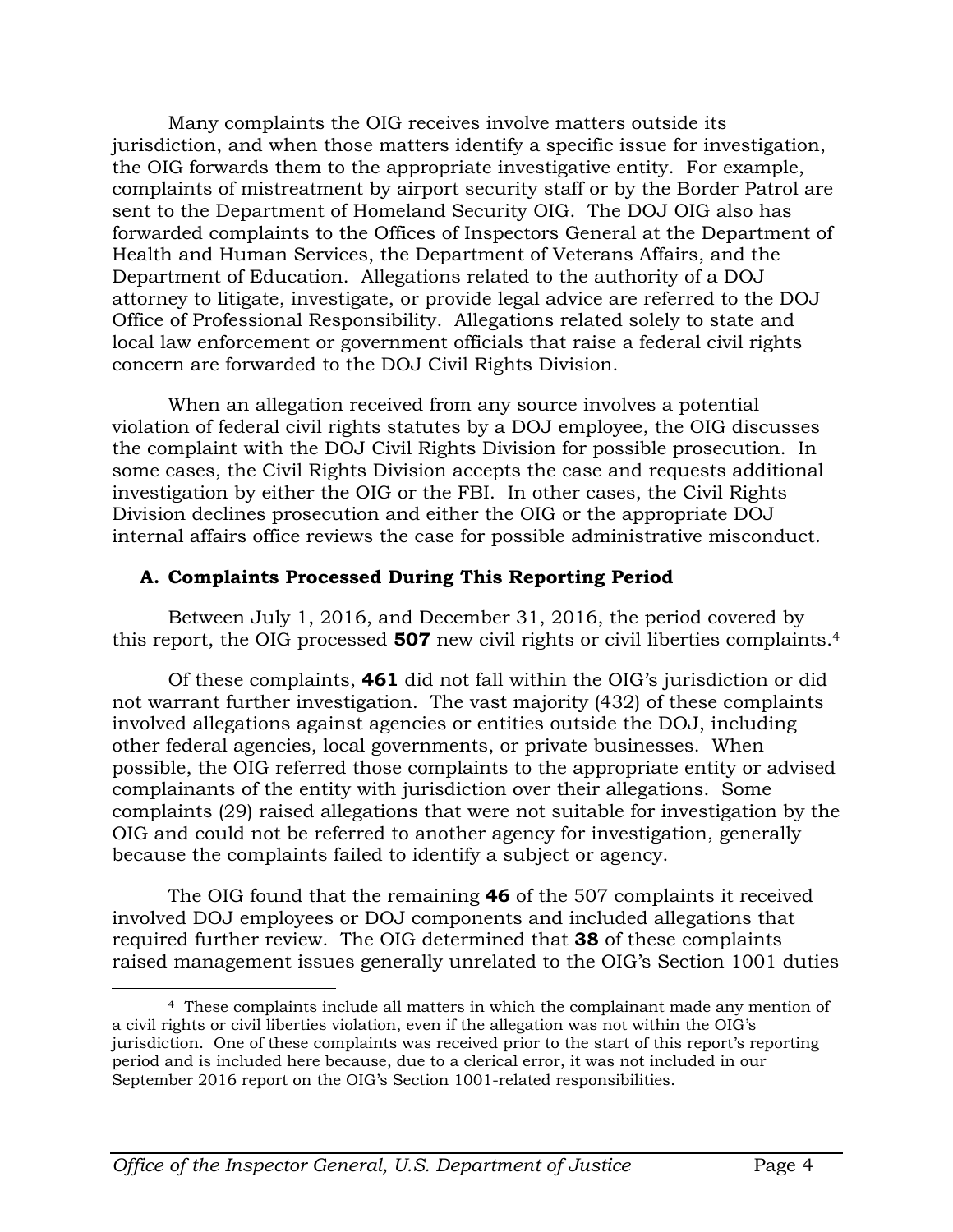and, consequently, referred these complaints to DOJ components for appropriate handling. Examples of complaints in this category included allegations by federal prisoners about the general prison conditions, and by others that the FBI did not initiate an investigation into particular allegations.

The OIG identified a total of **8** complaints warranting further investigation to determine whether Section 1001-related abuses occurred. The OIG referred these 8 complaints to the appropriate DOJ components for further investigation. The next section of this report describes the substance of these 8 complaints. Notably, none of the complaints processed during this reporting period specifically alleged misconduct by DOJ employees relating to the use of authorities contained in the Patriot Act.

The following is a synopsis of the new complaints processed during this reporting period involving DOJ employees or components, including allegations requiring further review:

| Complaints processed                                                           | 507 |
|--------------------------------------------------------------------------------|-----|
| Complaints not within OIG's<br>jurisdiction or not warranting further review   | 461 |
| Total complaints within OIG's<br>jurisdiction warranting review                | 46  |
| Management issues referred to<br>DOJ components for handling                   | 38  |
| Possible Section 1001 complaints<br>warranting investigation by OIG            |     |
| Possible Section 1001 complaints<br>warranting investigation by DOJ components | 8   |

# **B. Section 1001 Complaints**

#### **1. Investigations Opened During This Reporting Period**

During this reporting period, the OIG referred 7 Section 1001-related complaints to the BOP for investigation, 6 of which remain pending. The OIG also referred 1 Section 1001-related complaint to the FBI for investigation, which has been completed. The OIG has requested that, upon completion of the investigation of each referred complaint, these components provide the OIG a copy of the investigative report.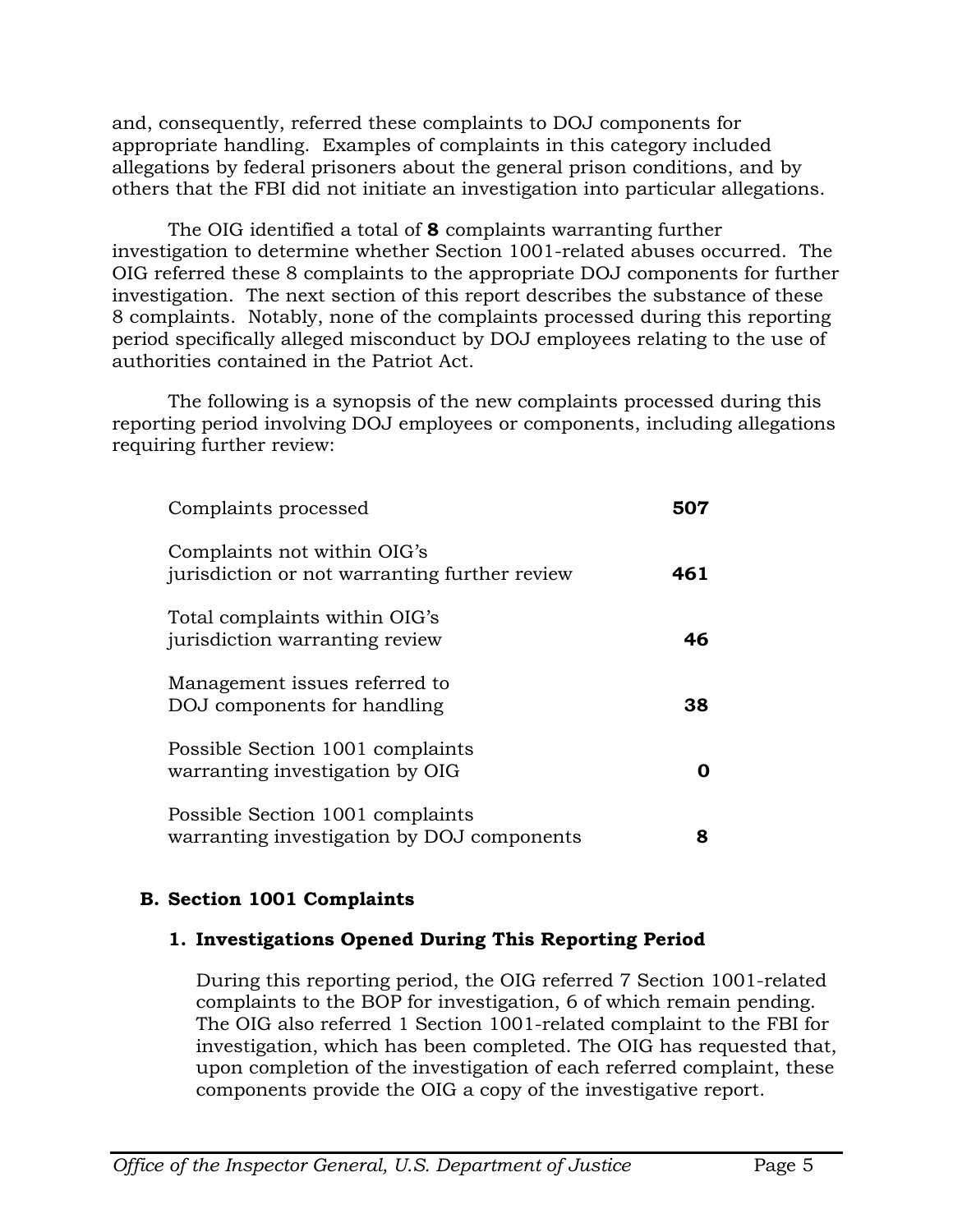#### **a.** *Continuing BOP Investigations*

- A BOP inmate alleged that BOP staff verbally threatened him, spit chewing tobacco in his food, causing him to go on a food strike, refused him access to the law library and recreational time, and tampered with his food because they believed he had possessed an ISIS flag and was a radical Muslim with ISIS sympathies.5
- A BOP inmate alleged that he and other Muslim prisoners have been harassed and retaliated against by a BOP employee ever since the inmate settled a lawsuit with the BOP regarding Muslim inmates' right to wear their pants above the ankle.
- A BOP inmate alleged that he has experienced constant discrimination and humiliation by BOP staff because of his religious beliefs. The inmate specifically alleged that he was prohibited from participating in congregational prayers, and that a correctional officer made several derogatory remarks about Islam and intentionally disrupted the inmate's prayers.
- A BOP inmate alleged that all Ramadan participants at the inmate's institution have been subjected to harassment and prejudice by being targeted for full body pat down searches without cause and being subjected to inappropriate remarks about their religion.
- A BOP inmate alleged that a BOP cook denied his request to work in food service based solely on the inmate's religious beliefs, and did not allow Muslim inmates participating in Ramadan to prepare their own food, even though doing so had been approved by the Food Services Administrator.
- A BOP inmate alleged that a BOP employee yelled at him when he tried to enter the chapel at his designated worship time and also prevented other inmates from entering the chapel. The inmate also alleged that the same employee humiliated and yelled at Muslims in the cafeteria for wearing their kufis, which, according to the inmate, is permitted by BOP.

 $\overline{a}$ 

<sup>5</sup> This complaint was received by the OIG and referred to BOP for investigation in May 2016, prior to the start of this report's reporting period. It is included here because, due to a clerical error, it was not included in our September 2016 report on the OIG's Section 1001 related responsibilities.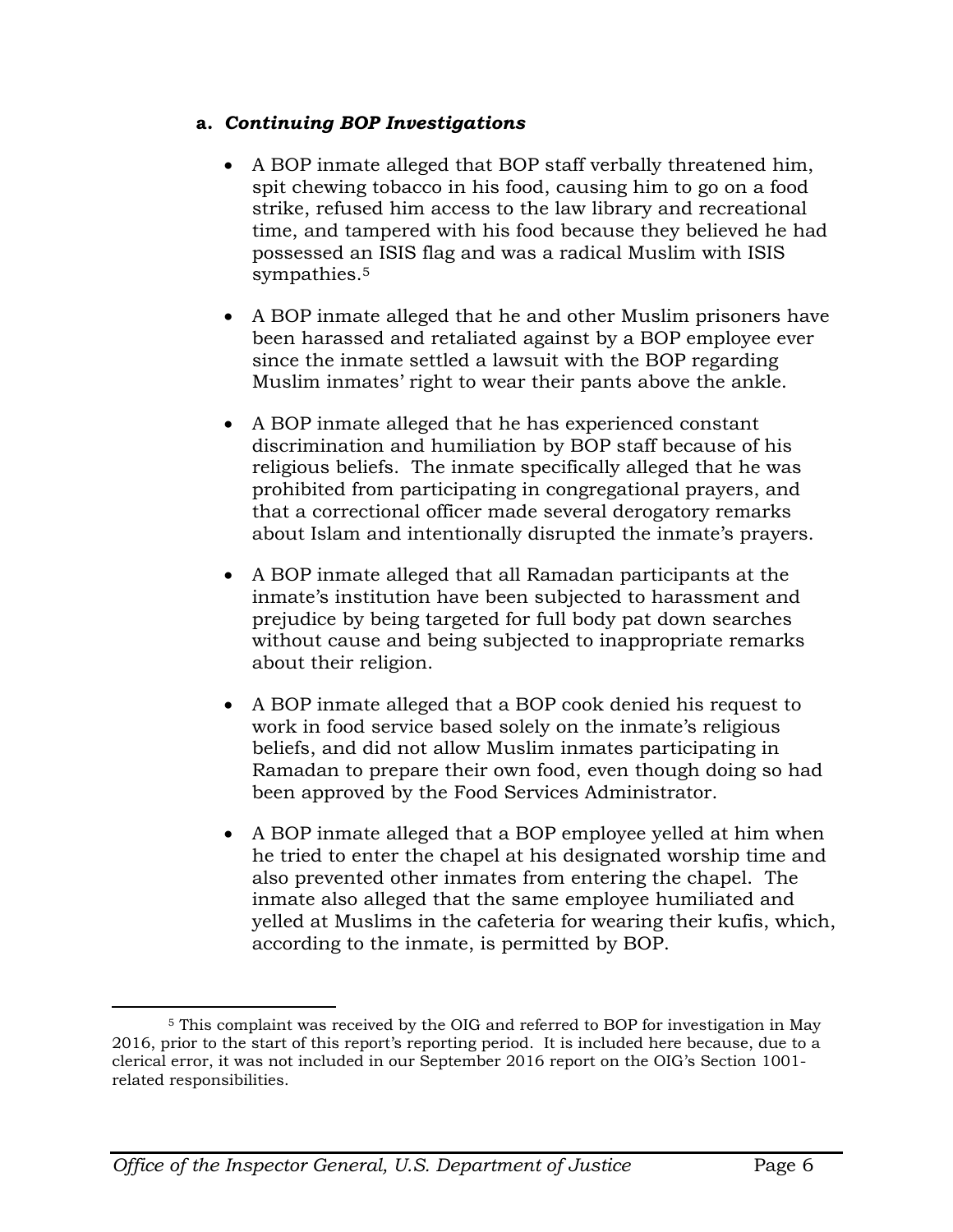# **b.** *Completed BOP Investigation*

 closed its investigation. A BOP inmate alleged that correctional officers refused to serve him his Ramadan meals, took two rolls of his toilet paper and threw them, verbally abused him and other African American inmates, and threatened to remove him from his cell so they could administer a "prostate exam." During the BOP's investigation, the inmate refused to provide a statement and the correctional officers each denied the allegations against them. BOP determined that the allegations were not substantiated and

# **c.** *Completed FBI Investigation*

 deemed such counseling necessary. The OIG received a complaint from an attorney representing a Muslim individual alleging that an FBI Task Force Officer (TFO) went to the individual's residence and attempted to question him, thereby disregarding prior instructions from the attorney and the individual to cease contacting the individual directly. The FBI Inspection Division, Internal Investigations Section reviewed the allegation and determined that it did not warrant the opening of an FBI inquiry, and it directed its field office to review the complaint information and counsel the TFO if it

# **2. Pending Investigations Opened During Previous Reporting Periods**

# **a.** *Complaints Referred to BOP*

The OIG referred the following 8 complaints to the BOP for investigation during a prior reporting period; the investigations remain open. The OIG has requested that BOP provide a copy of its investigative report upon completion of the investigation of each referred complaint.

- A BOP inmate alleged that while being transported to an outside hospital, a correctional officer threatened him and called him religiously derogatory names; another correctional officer left him outside in the cold for 10-15 minutes, denied him use of the bathroom, and inappropriately squeezed his handcuff; and a third correctional officer made reference to killing him.
- A BOP inmate alleged that after he refused orders to "cuff up" and instead laid down on the floor of his cell, correctional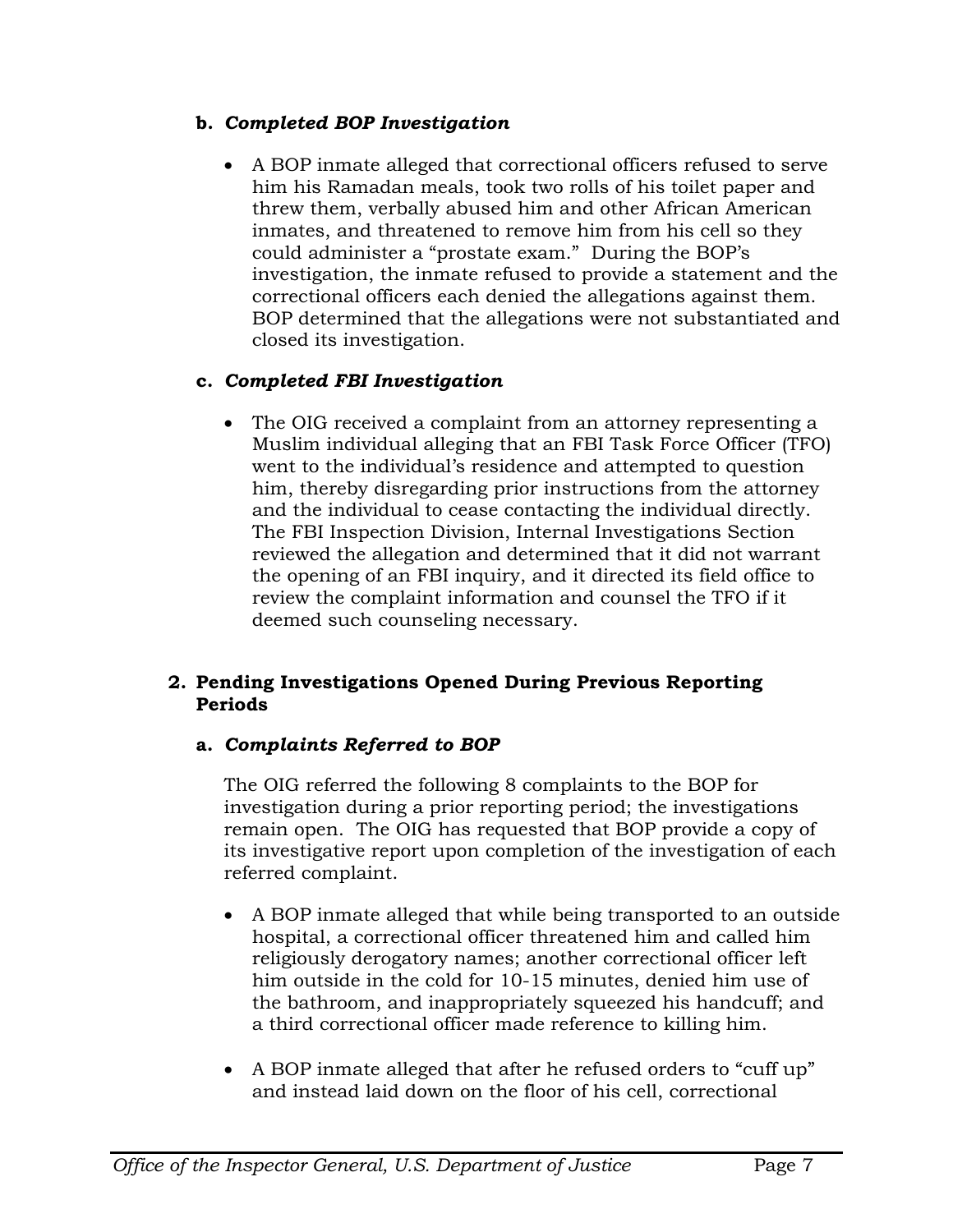officers entered the cell and began kicking him in the side and stomach while calling him a derogatory racial and religious name. The inmate further alleged that he was subsequently placed in the Special Housing Unit (SHU), where he was denied medical care and placed in restraints for an extended period of time.

- A BOP inmate alleged that a correctional officer yelled, used obscenities, and made insulting comments about the inmate's hijab during a medical trip.
- A BOP inmate alleged that a BOP employee made racially disparaging comments about various inmates and called two inmates "terrorists" based on their religious affiliation.
- A BOP inmate alleged that a correctional officer confiscated a news article containing contact information for the American Jewish Council and asked why a Muslim inmate would want to contact a Jewish group. The inmate further alleged that another correctional officer harassed him for reporting the incident; that the first correctional officer later stated, "this is what you get for being Muslim"; and that another inmate heard that correctional officer saying how the prison staff will "get" the inmate.
- A BOP inmate alleged that he has been the victim of retaliation, fabricated incident reports, excessive force, medical neglect, and has had his legal property and religious items thrown out because he is Muslim and because of his foreign political affiliations.
- A BOP inmate alleged that a cook has discriminated against Muslim inmates by removing their names from a religious meal program, removing items frequently purchased by inmates from the commissary inventory, and refusing to provide inmates in the religious meal program desserts that are wrapped and protected from contamination.
- Several BOP inmates alleged that BOP staff locked rooms containing microwaves so that Muslim inmates would not have access when they broke Ramadan fast. The inmates also alleged that they were not permitted to worship in the chapel and instead had to worship in the gymnasium.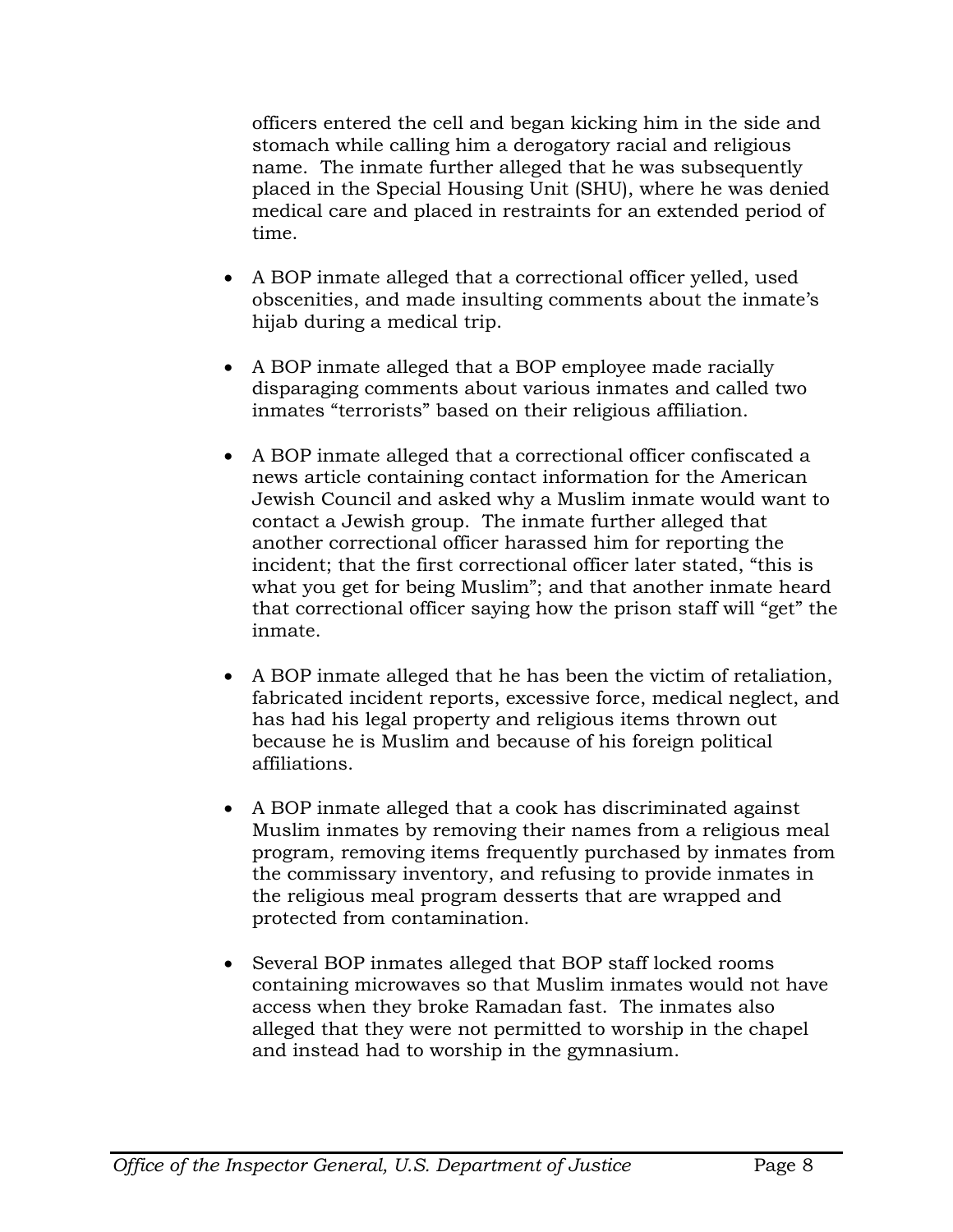#### **3. Previously Opened Investigations Completed During This Reporting Period**

# **a.** *BOP Investigations*

The BOP completed investigations of 6 Section 1001-related complaints that were referred by the OIG in prior reporting periods. The BOP provided the OIG with copies of its investigative reports upon completion of their investigations.

- A BOP inmate alleged that after he filed a grievance against a BOP chaplain for allegedly interfering with his right to practice the Islamic faith, the chaplain then accused the inmate of "starting a terrorist cell," resulting in the inmate being placed in segregated housing. The inmate also alleged that after filing another grievance alleging retaliation, he was again sent to segregated housing. Additionally, the inmate alleged that after an internal investigation at the prison determined that the allegations against him were false, the BOP took no action against the staff and instead transferred the inmate twice, leaving him thousands of miles from his family. The BOP interviewed the Chaplain, who characterized the inmate as vocal and hostile when expressing his demands, and stated that he attempted to encourage the other inmates to follow his directions. The Chaplain stated that when he advised the inmate that certain demands could not be met, the inmate threatened a disturbance, and the Chaplain therefore shared his concerns about the potential effect on the facility's security with a Captain and a Special Investigative Agent (SIA). The Chaplain stated that he never had a personal issue with the inmate, that he took no further action with respect to the inmate, and that he did not have him transferred. The BOP also interviewed the Captain and the SIA. The Captain stated that he did not recall the inmate or the incidents at issue. The SIA told the BOP that in response to the Chaplain's concerns about security, the inmate was placed in the SHU, interviewed by the FBI, and transferred. Records relating to the inmate's transfer noted a conflict with a staff member and referenced the inmate's placement in the SHU. BOP determined that the investigation revealed insufficient evidence to support the allegation of retaliation by the Chaplain and closed the investigation as unsubstantiated.
- A BOP inmate alleged that during Ramadan two correctional officers intentionally delivered his breakfast two hours late, made derogatory comments against Muslims, threw milk on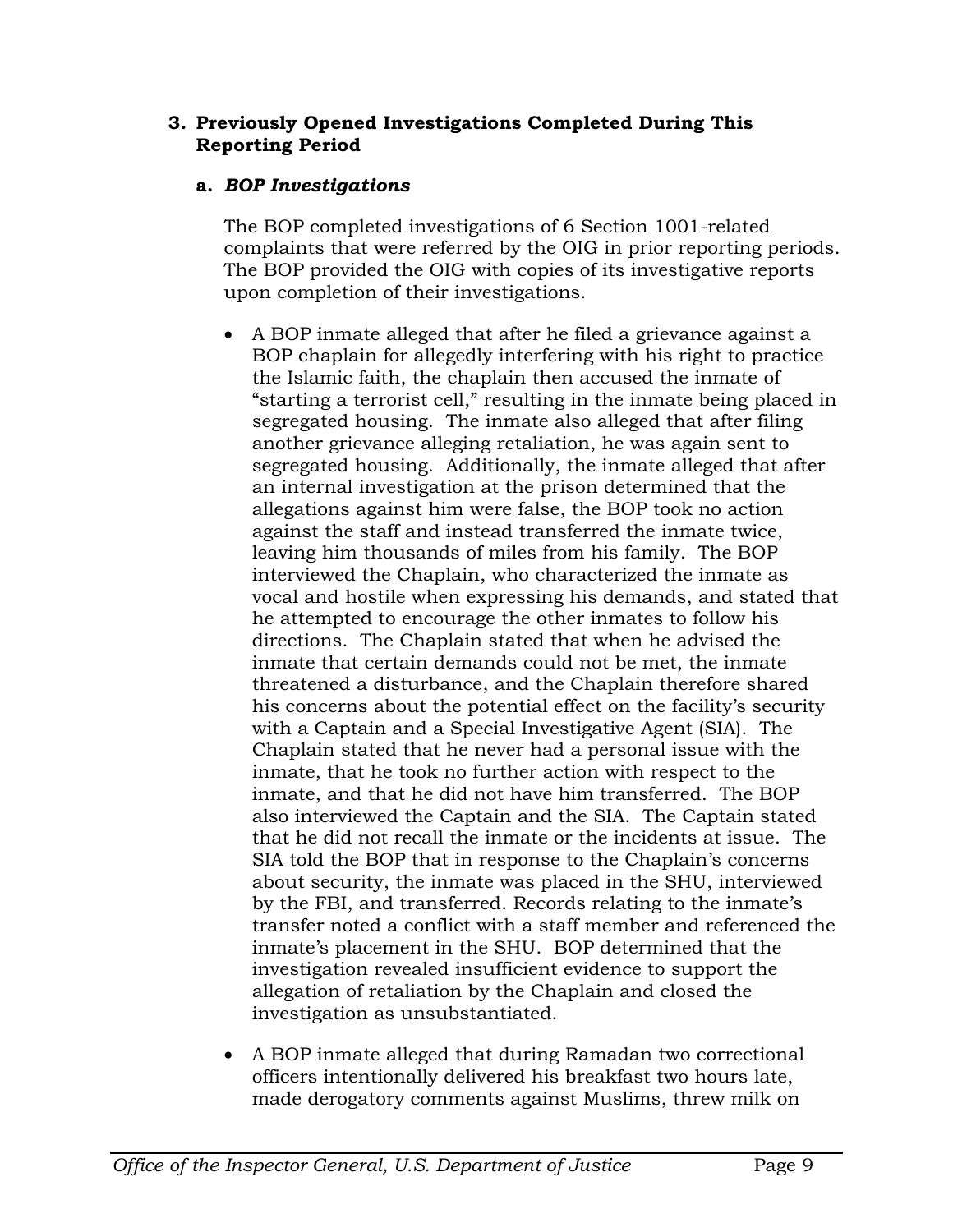him, and destroyed his property, including Islamic literature. BOP interviewed the inmate, who provided a statement that was consistent with his prior allegations. The inmate refused to complete an affidavit. BOP interviewed both correctional officers, who each denied the specific allegations against them and denied ever having discriminated against Muslim inmates. No video footage was available to be reviewed for the time period in question, and the Lieutenant's log indicated that meals for Muslim inmates arrived at the units on time. BOP determined that the allegations were not substantiated and closed its investigation.

- A BOP inmate alleged that he was discriminated against because of his religious identification, that a correctional officer searched his cell and confiscated his property on this basis, and that the officer refused to wear rubber gloves when handling inmates' food during Ramadan. The inmate further alleged that he was confined to a segregated housing unit because of his discrimination complaints, and that other BOP staff members discriminated and retaliated against him in similar ways. BOP attempted to interview the inmate, who stated that his allegations were true but otherwise refused to provide a statement or answer questions because he was being transferred. A review of the inmate's disciplinary history revealed that he was placed in the SHU and received other sanctions for threatening bodily harm to staff. The correctional officers each denied the allegations against them and denied discriminating against or retaliating against the inmate. BOP determined that the allegations were not substantiated and closed its investigation.
- A BOP inmate alleged that BOP did not base transfer decisions on consistent standards of behavior, which resulted in the unfair treatment of a Muslim inmate and more favorable transfer locations for non-Muslim inmates. The inmate refused to provide an affidavit or statement to BOP, saying that his complaint was against the BOP and not against a particular person. BOP determined that the allegations were not substantiated and closed its investigation.
- A BOP inmate alleged that he is being discriminated against by staff and other inmates, and that he requested to be placed in "protective custody" because of their hostile and threatening comments about Muslim inmates. The inmate also alleged that both his incoming and outgoing mail is tampered with, and that he has been unable to get a job of his choice in prison. BOP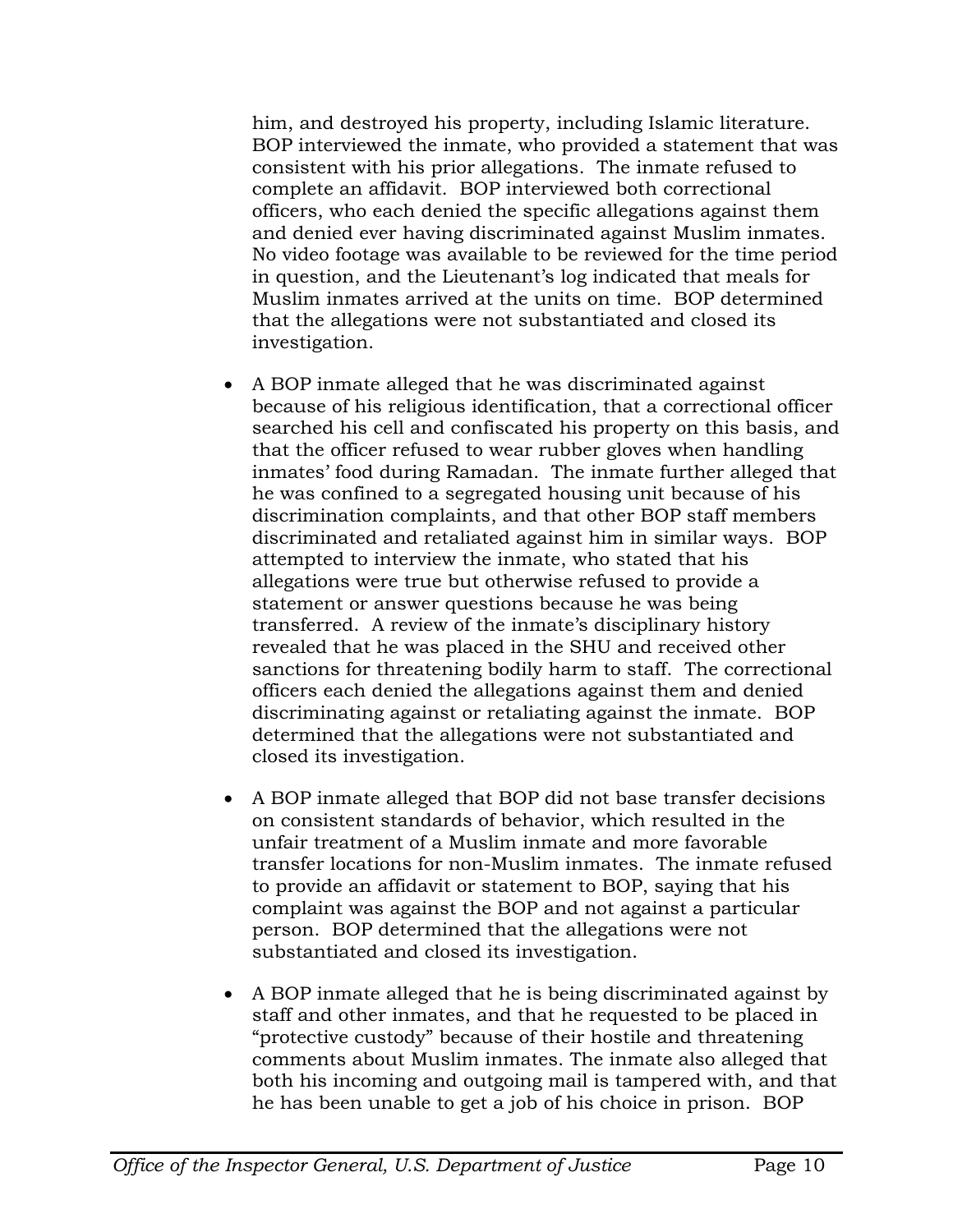substantiated and closed its investigation. interviewed the inmate, who described his allegations but did not identify any specific staff members who he believed to be responsible, and did not provide any additional evidence of mail tampering. The BOP investigation identified records that confirmed the inmate had been placed in the SHU pursuant to a protective custody request, but the subsequent investigation concluded that no threat existed towards the inmate and he was returned to the general population. BOP investigators also identified a separate prior investigation into an alleged incident of staff misconduct that was similar to an incident the inmate had described, but that investigation did not substantiate the allegations. Finally, the BOP determined that the inmate had been officially identified, based on the threat he was deemed to pose to safety and security, as requiring additional caution by staff when making work assignments, and also as requiring additional monitoring of his outside communications, including his mail. BOP determined that the allegations were not

 A BOP inmate alleged that during a "shakedown" he saw a correctional officer search another inmate's cell and destroy his personal property, including religious documents, and used a racial epithet when the complainant objected. The correctional officer then allegedly went to the complainant's cell and disposed of the complainant's legal documents and other personal property. The BOP interviewed both inmates, each of whom repeated their allegations. They further alleged that, prior to the cell searches, the correctional officer had locked the law library to deny them access and used profanity towards them. Additionally, one of the inmates alleged that the correctional officer later retaliated against him for filing a complaint by delaying a visit from the inmate's brother. The BOP also interviewed the subject correctional officer and two correctional officer witnesses. The subject correctional officer confirmed that he had had a disagreement with one of the inmates about appropriate clothing, and that he had conducted random searches of both inmates' cells. However, he stated that he did not recall locking the law library, he denied that the searches were retaliatory, and he denied removing personal items or legal documents from the cells. He also denied using profanity, delaying any family visits, and all other allegations against him. The first correctional officer witness stated that the subject officer had in fact locked the law library to deny one of the inmates access, but that he had done so to enforce unit rules and regulations and in response to the inmate refusing to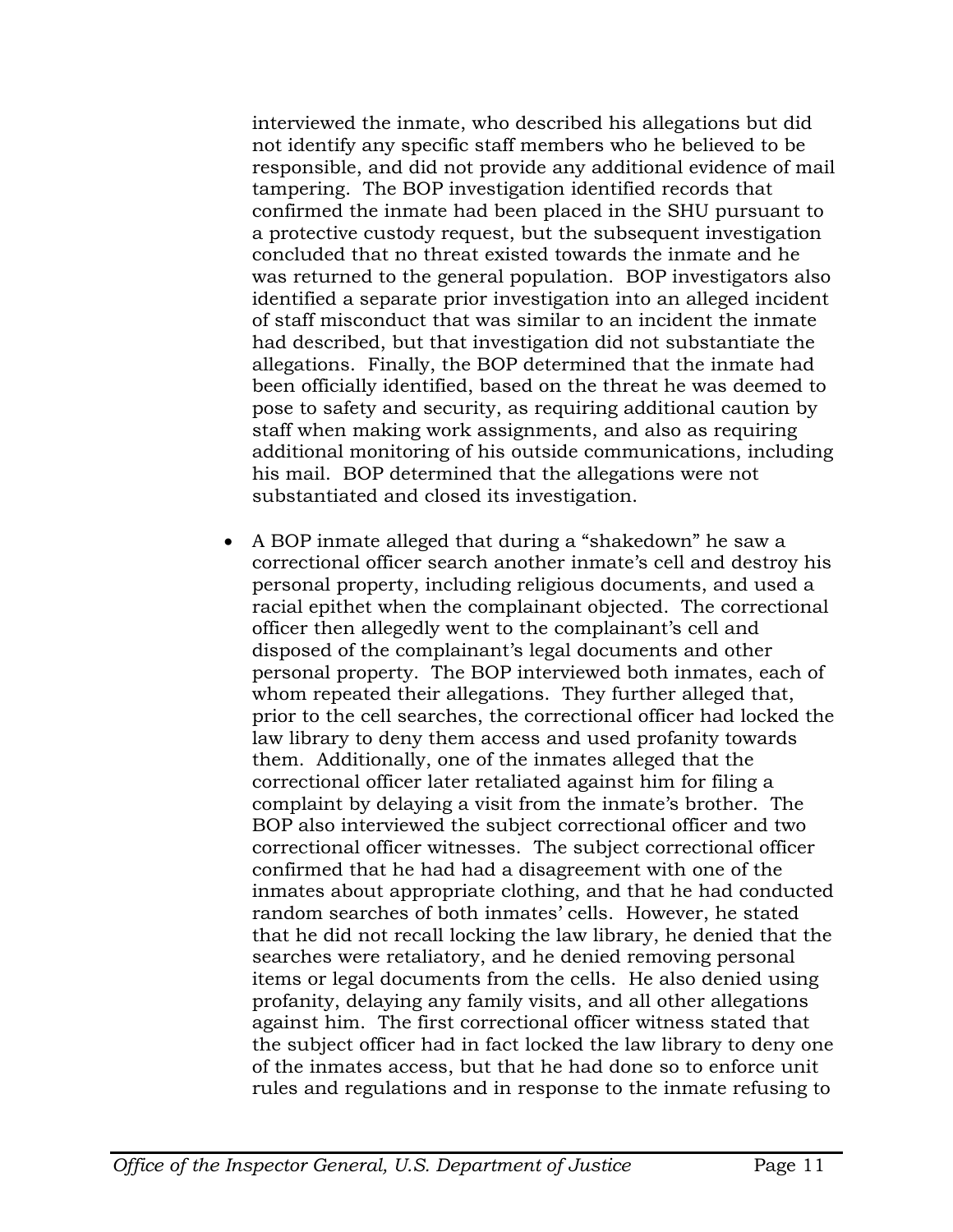follow his directives. This witness also stated that the subject officer had neither used profanity nor removed personal property or legal documents during the cell searches. The second witness officer told the BOP that the subject officer had not intentionally delayed any family visits. BOP determined that the allegations were not substantiated and closed its investigation.

#### **IV. OTHER ACTIVITIES RELATED TO POTENTIAL CIVIL RIGHTS AND CIVIL LIBERTIES ISSUES**

The OIG conducts other reviews that go beyond the explicit requirements of Section 1001 in order to implement more fully its civil rights and civil liberties oversight responsibilities. The OIG has completed or is conducting several such reviews that relate to the OIG's duties under Section 1001. These reviews are discussed in this section of the report.

#### **A. FBI's Involvement in the National Security Agency's Bulk Telephony Metadata Collection Program**

The OIG is reviewing the FBI's use of information derived from the National Security Agency's (NSA) collection of telephony metadata obtained from certain telecommunications service providers under Section 215 of the Patriot Act. The review will examine the FBI's procedures for receiving, processing, and disseminating leads the NSA develops from the metadata, and any changes that have been made to these procedures over time. The review will also examine how FBI field offices respond to leads, and the scope and type of information field offices collect as a result of any investigative activity that is initiated. In addition, the review will examine the role the leads have had in FBI counterterrorism efforts.

# **B. DEA's Use of Administrative Subpoenas**

The OIG is examining the DEA's use of administrative subpoenas to obtain broad collections of data or information. The review will address the legal authority for the acquisition or use of these data collections; the existence and effectiveness of any policies and procedural safeguards established with respect to the collection, use, and retention of the data; the creation, dissemination, and usefulness of any products generated from the data; and the use of "parallel construction" or other techniques to protect the confidentiality of these programs.

# **C. FBI's Use of Section 215 Orders in 2012 through 2014**

As described in prior reports on the OIG's implementation of Section 1001 of the Patriot Act, in June 2016 the OIG provided a classified report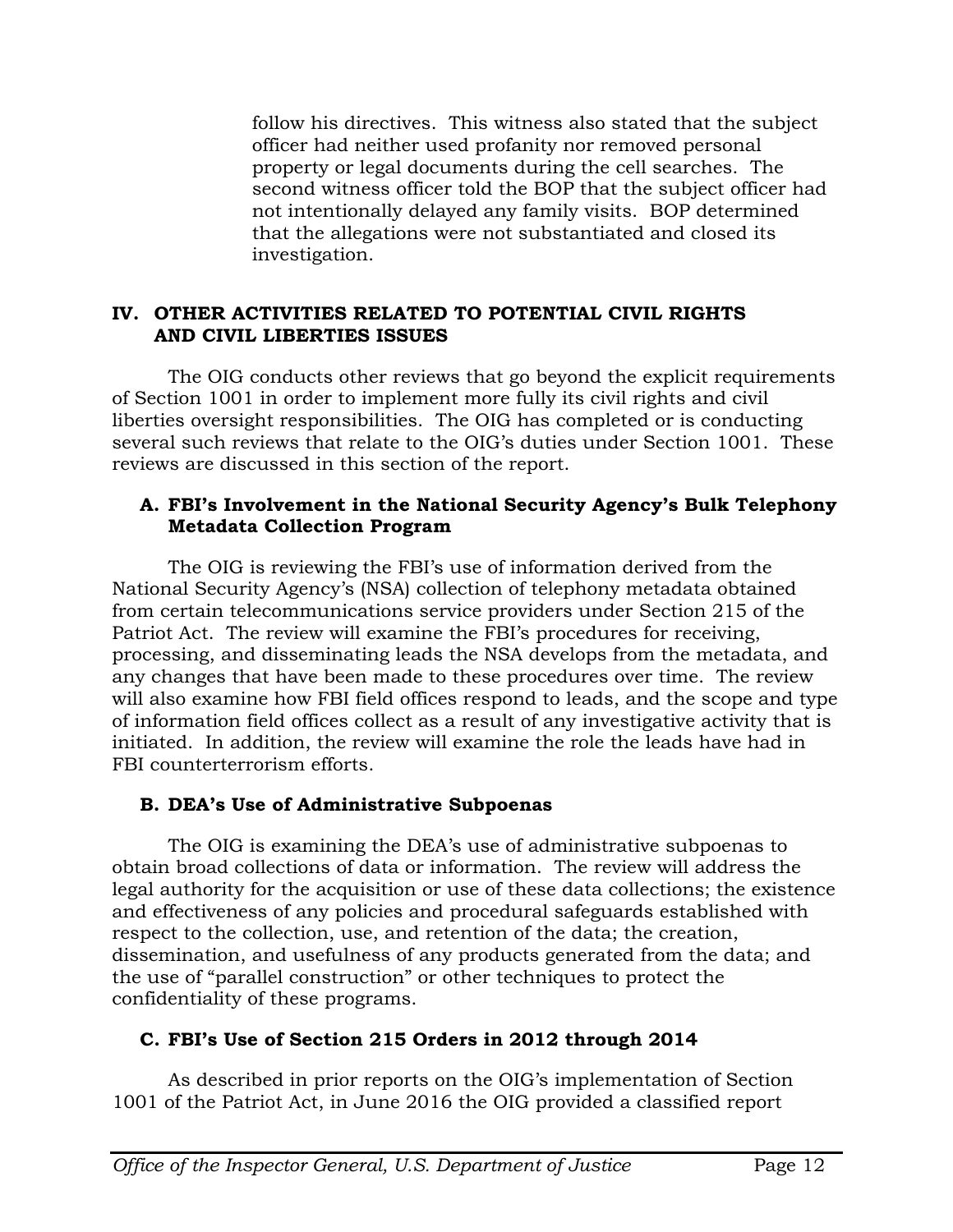concerning Section 215 of the Patriot Act to relevant Congressional oversight committees and to Department leadership. The report specifically examined the FBI's use of the investigative authority granted by Section 215 between 2012 and 2014. In September 2016, the report was released to the public following the completion of a classification review by the FBI and the Intelligence Community. The public report contains redactions of information that those agencies determined to be classified.

Section 215 is often referred to as the Foreign Intelligence Surveillance Act (FISA) "business records" provision. As described in the public report, from 2012 through 2014 the DOJ, on behalf of the FBI, submitted 561 Section 215 applications to the FISA Court, all of which were approved. We found that while the number of business records orders obtained by the FBI increased significantly between 2007 and 2012 - an increase that was largely driven by the refusal of several communications providers to produce electronic transactional records in response to FBI National Security Letters — the number of Section 215 orders peaked in 2012 with 212 orders and has declined annually since that time. We further found the orders were used far more frequently in counterintelligence cases than as a counterterrorism or cyber tool.

Our report also analyzed the timeliness of the Section 215 process, both generally and at each stage of the approval process. We found that the median time needed to obtain business records orders during our review period, from initiation of a request by a field office until issuance of the order by the FISA Court, was 115 days. Agents described the process to us as lengthy and said the delay in obtaining orders often had a negative impact on their investigations, a point emphasized in particular by agents who conduct cyber investigations. However, agents also told us consistently that Section 215 orders continued to be a valuable investigative tool. As with our previous reviews, the majority of agents we interviewed did not identify any major case developments that resulted from use of the records obtained in response to the orders, but told us that the material produced was valuable as a building block of their investigations.

The report also examined three compliance incidents that affected numerous business records orders between 2012 and 2014. These incidents included the systemic overproduction of full and partial e-mail subject lines by two providers, a system-wide error in an FBI database, and a third incident the details of which remain mostly classified.

The report also examined the progress the DOJ and FBI have made addressing three recommendations in the OIG's March 2008 and May 2015 reports concerning minimization procedures for information obtained under Section 215 authority. Based on the information obtained during this current review, we closed those recommendations.